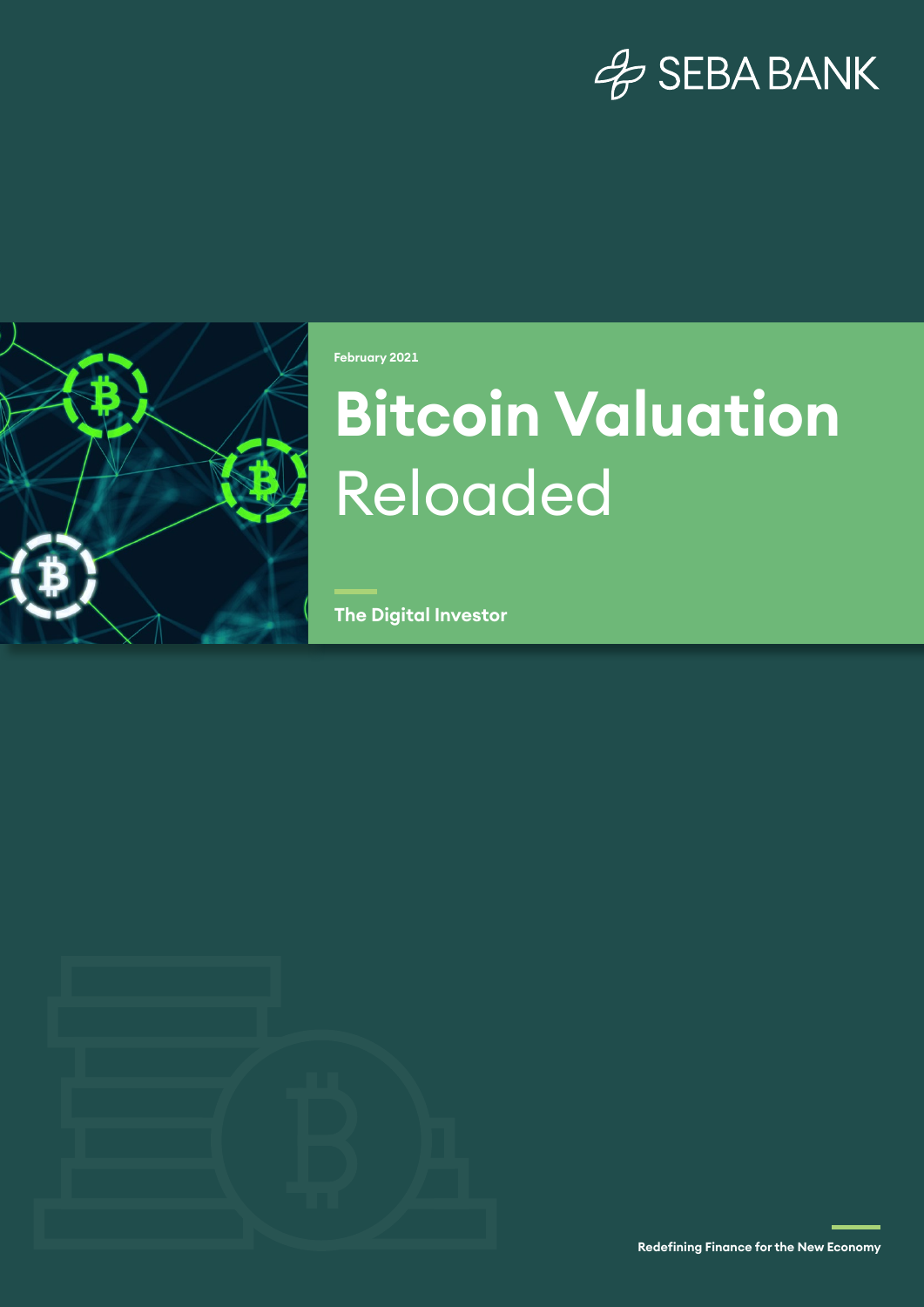#### **Table of Contents**

| Abstract |                           | 2 |
|----------|---------------------------|---|
|          | 1. Introduction           | 3 |
|          | 2. Institutional adoption | 3 |
|          | 3. Model reminder         | 5 |
|          | 4. Fair-Value             | 6 |
|          | 5. Mining Parity          | 7 |
|          | 6. Conclusion             | 9 |

#### **Authors**

**Yves Longchamp** Head of Research SEBA Bank AG

**Saurabh Deshpande** Research Analyst B&B Analytics Private Limited

**Kunal Goel** Research Analyst B&B Analytics Private Limited

#### **Contact**

research@seba.swiss





### **Abstract**

In this special edition of the Digital Investor, we update our bitcoin fair-value estimate. As institutional investors choose to hold bitcoin through custody solutions, one address cannot be considered as one user. Due to institutional investors' growth in bitcoin, the user network's size is not accurately measured with the number of addresses any more. A network of 50 million users seems plausible, implying a bitcoin fair-value of USD 50,000.

We also update our mining parity model. It shows that mining activities have moved in line with prices. We also show that mining activities for ETH and ETC decoupled from their prices when Ethereum 2.0 was launched on 1 December 2020.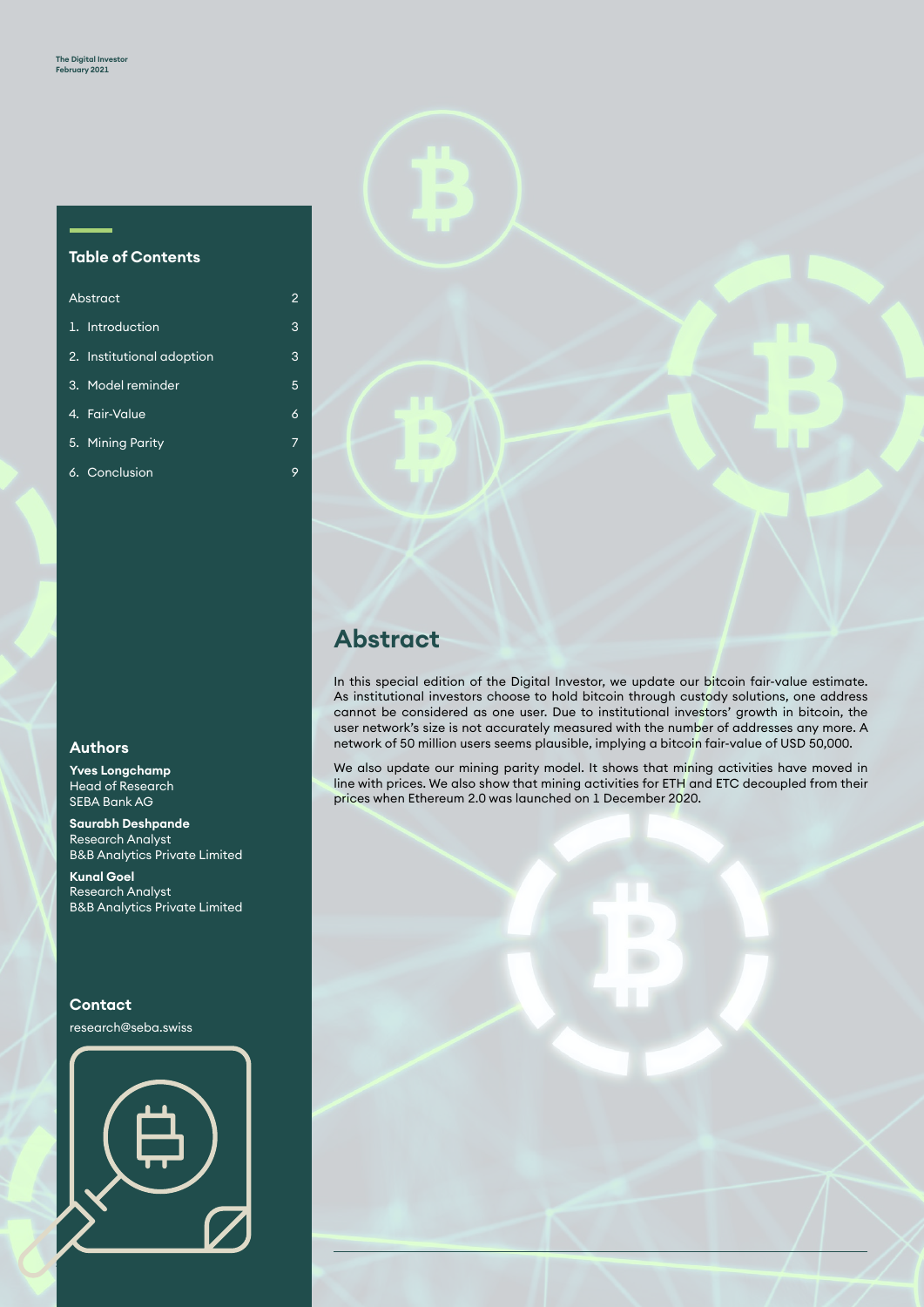**The rise of institutional investors has increased our bitcoin fair-value to USD 50,000.**

#### **1. Introduction**

In July 2020, we published "A new [fair-value](https://www.seba.swiss/research/A-new-fair-value-model-for-Bitcoin/) model for bitcoin" in which we estimated a fair value of USD 10,670 when bitcoin traded at USD 9,100. This time seems far away as bitcoin price reached an all-time high of USD 42,000 on the first days of 2021. Is this price surge pure speculation, or does it have a basis in the fundamentals?

According to our Bitcoin valuation model, institutional adoption has led to a sharp increase in its fair-value. While it is difficult to quantify the impact of institutional adoption, we think it can justify a bitcoin fair-value of USD 50,000.

Besides bitcoin fair-value, our mining parity model shows that cryptocurrency mining activities in BTC, BCH and BSV have moved hand in hand with the prices. We also show that mining activities for ETH and ETC decoupled from their prices when Ethereum 2.0 was launched on 1 December 2020.

### **2. Institutional adoption**

Since the publication of our first fair-value estimate seven months ago, the crypto market has developed rather quickly. When we published our report, bitcoin had recovered from the COVID crash after it had halved in a matter of days. Critical voices called it the end of bitcoin as it did not fulfil its promise of a safe-haven asset [\(see Bitcoin is dead, long](https://www.seba.swiss/research/Bitcoin-is-dead-long-live-Bitcoin/)  live Bitcoin and [Bitcoin, gold, and coronavirus\).](https://www.seba.swiss/research/Bitcoin-gold-and-coronavirus)

However, bitcoin survived its first g lobal c risis a nd emerged stronger. Its p rice surged to USD 42,000 on the first day of this year. At the time of writing, it trades close to USD 32,000.

We think the price rise is mainly attributed to acceleration in institutional adoption in the second half of 2020. In October, PayPal announced account holders could buy, hold, and sell bitcoins. In the same month, Square announced that it had invested USD 50 million in bitcoin. In November, Stanley Druckenmiller made his bitcoin investment public; a few months after another hedge fund legend, Paul Tudor Jones announced that he has almost 2% of assets in bitcoin. Later in the year, Ruffer Investment did the same. In the meantime, Microstrategy bought more than 70,000 bitcoin last year, and Grayscale holds more than 600,000.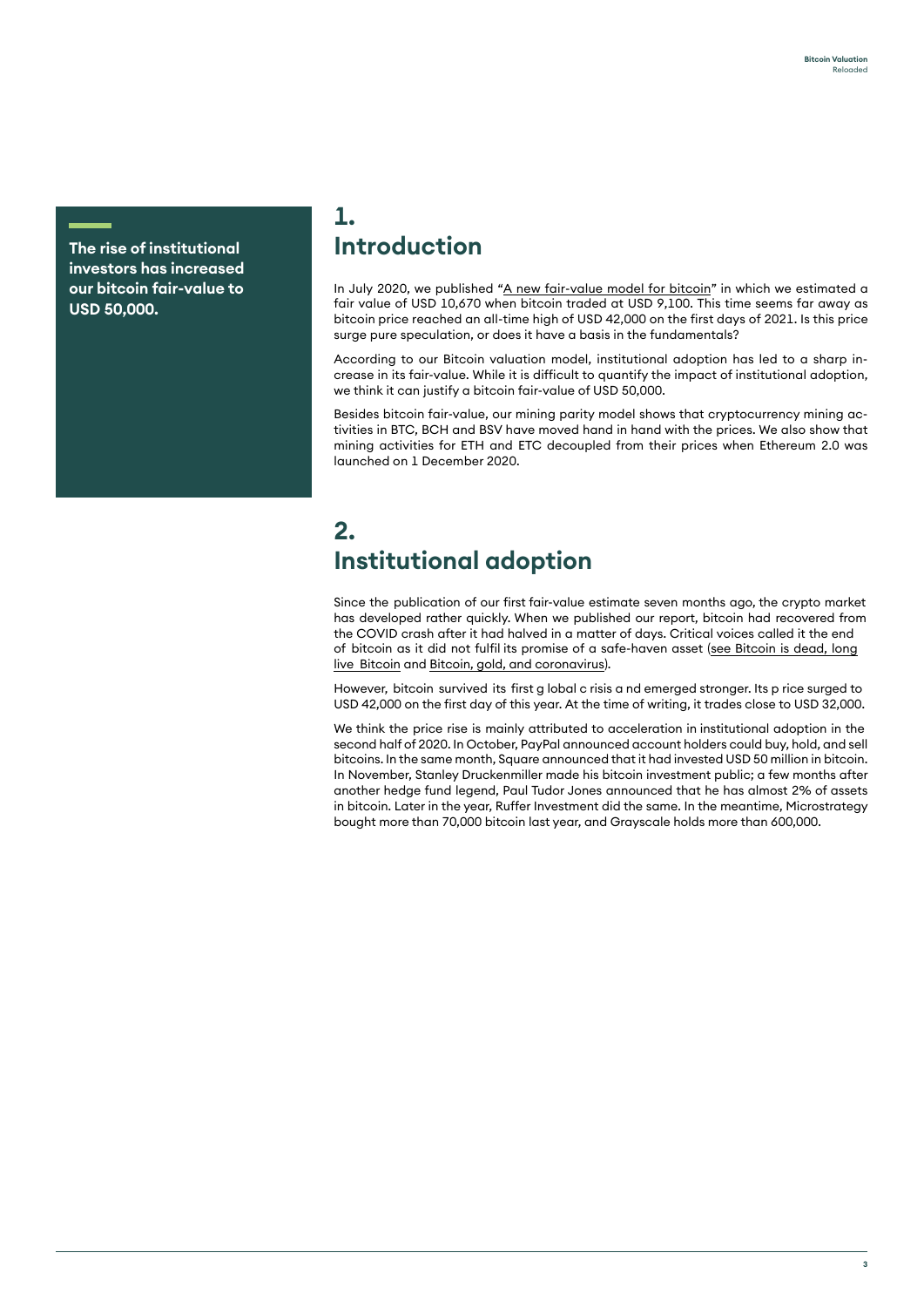**46**

The rise in the number of addresses holding more than 1,000 bitcoins (figure 1) indicates institutional investors' rise. Since October 2020, this number has rapidly increased by 11% to 2,444. These addresses hold more than 8 million bitcoins cumulatively.



While institutional adoption is welcome, it poses a severe problem for our model. We think the value of cryptocurrencies depends on the network's size, meaning the number of users/holders. Our model uses the number of addresses as a proxy for the same. With the rise of institutional investors and custody solutions, using the same address for multiple users hides the real number of small investors and users behind them. Using the number of addresses as a proxy for the network size significantly underestimates the reality.

**However, bitcoin survived its first global crisis and emerged stronger. Its price surged to USD 42,000 on the first day of this year. At the time of writing, it trades close to USD 32,000.**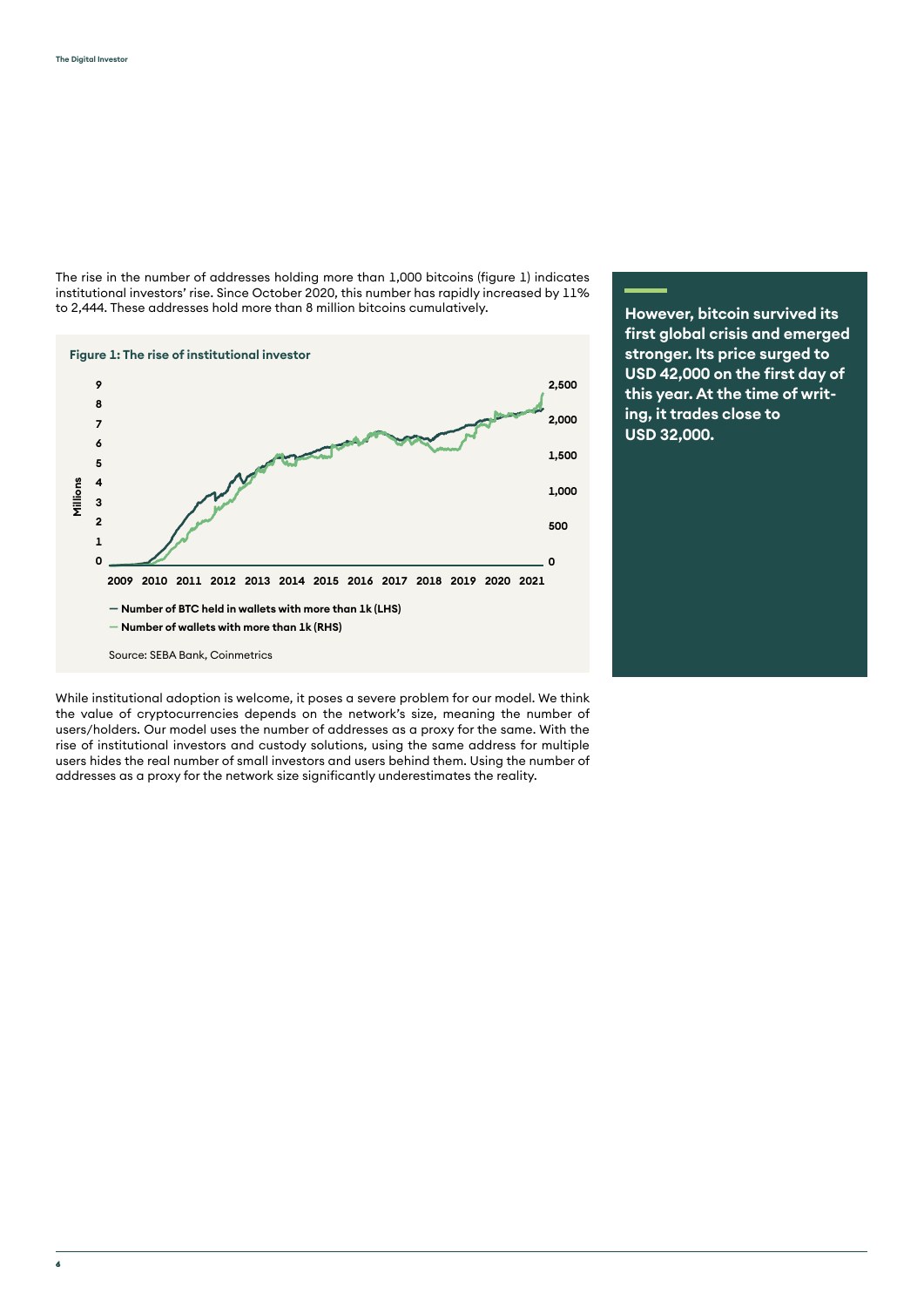#### **3. Model reminder**

As a reminder, the model we have developed to estimate bitcoin's fair value is articulated around four terms that capture the essence of native cryptocurrency value: network, immutability, monetary policy, and currency type. The first two terms embody the network effect by capturing demand for the blockspace. The last two characterise the currency design, i.e., the supply of a specific type of currency. Only a combination of a robust blockchain and a well-designed currency wrapped in an appropriate set of rules (tokenomics) has value. Expressed as an equation, our model is as follows.

$$
\mathsf{P}_{_{\mathsf{t}}} \mathsf{C}_{_{\mathsf{t}}} = \mathsf{U}_{_{\mathsf{t}}}^{^{\mathsf{n}}} \mathsf{H}(d_{_{\mathsf{t}}})^{^{\mathsf{j}}} \left(\frac{\mathsf{C}_{_{\mathsf{t}}}}{\mathsf{C}}\right)^{\! \mathsf{s}} \left(\frac{\mathsf{C}_{_{\mathsf{t}}}}{\mathsf{T}_{_{\mathsf{t}}}}\right)^{\! \mathsf{g}}
$$

where P(tis the dollar price of the cryptocurrency, C(tthe number of units of a cryptocurrency in circulation, and P(tC(tthe market capitalisation.

The first term is the network value. U(tis the number of users measured in terms of addresses, and n is the network parameter that captures the positive externalities associated with the users. The second term is immutability value. H(d,t is the calibrated network hash rate and i the immutability parameter that measures network security. The third term describes the monetary policy. C(t/C is an index measuring the proportion of circulating supply C(t to total supply C, and s is the scarcity parameter. Finally, the fourth term describes the currency type. The ratio C(t/T(t measures the proportion of transaction T(t to the current supply C(t), and g is the Gresham's law parameter. (For a detailed description of the model, readers are invited to read th[e "A new fair-value model for bitcoin".](https://www.seba.swiss/research/A-new-fair-value-model-for-Bitcoin/)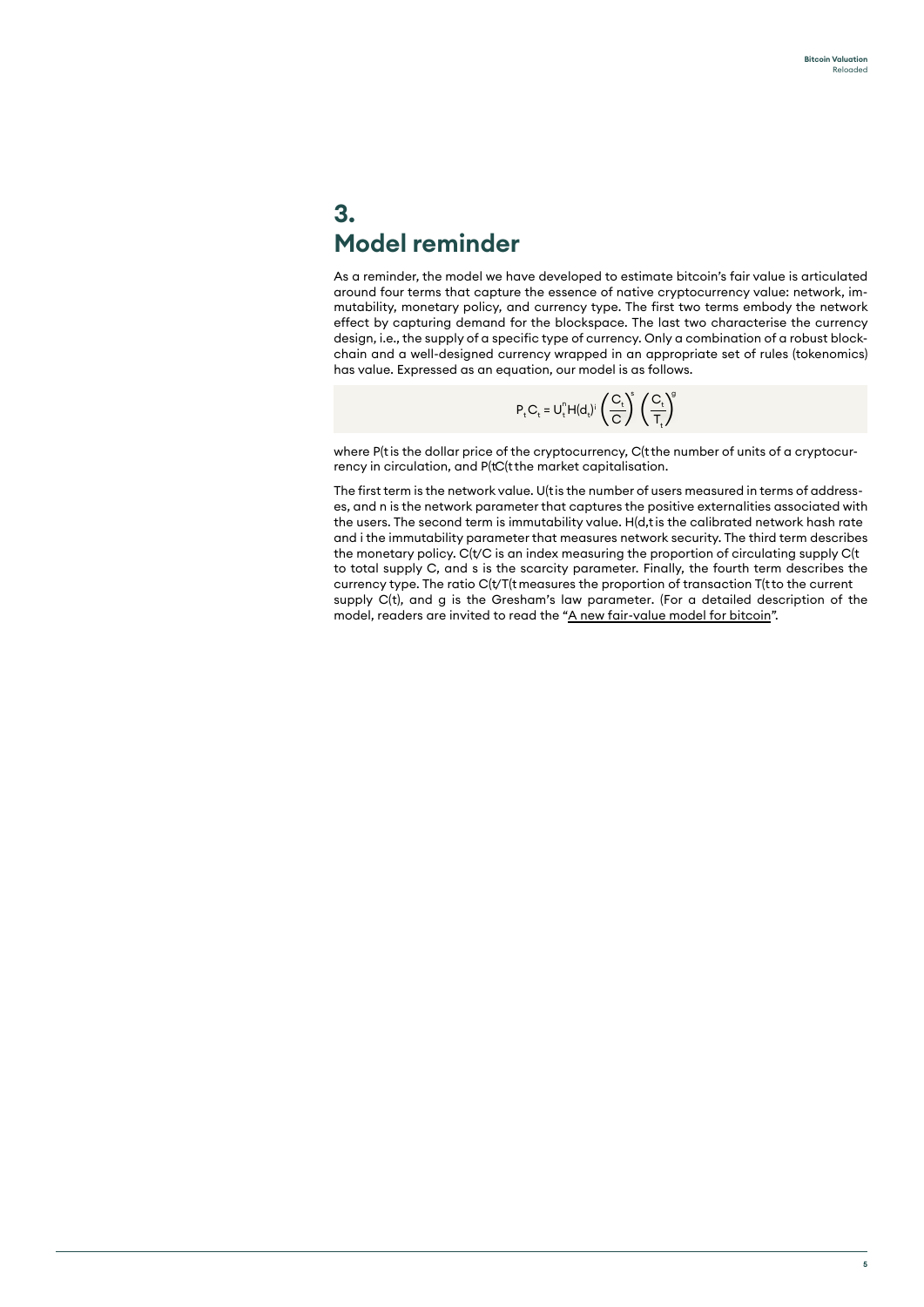### **4. Fair-Value**

To estimate bitcoin's fair value, we measure the number of users with the number of addresses holding at least 0.001 bitcoin. Currently, there are close to 17 million of these addresses, 1.1 million more than at the time of our first estimate. This increase does not accurately reflect the real growth in the number of bitcoin users by any metric.

When PayPal offered bitcoin trading to its users, it counted 346 million users. Approxi-mately 20% of them have used this new feature to trade bitcoin according to an [article by](https://www.coindesk.com/mizuho-paypal-bitcoin-survey) Coindesk. Given the small size of the survey, the error margin is elevated. Imagine that only 10% did it, this would increase the bitcoin network's size by 34.6 million to 51.6 million instead of the current 17 million.

Ceteris paribus, the tripling of the network size from 17 million to 51.6 million multiplies our bitcoin fair-value by four to USD 51,300.

Figure 2 shows how bitcoin fair-value increases with the size of the network according to our model. We observe that network effects are non-linear, meaning the fair-value increases more rapidly than the increase in the network's size, as illustrated in the table embedded in figure 2. For instance, a 50 million bitcoin network would lead to a BTC fair-value of USD 49,308 and a 100 million network to USD 118,562.

**Finally, the currency type variable indicates that bitcoin is increasingly perceived as "good money" as per Gresham's law - the proportion of coins held in wallets relative to those used for transactions has increased.**



No one knows the Bitcoin network's exact size, but everyone agrees that it is rapidly increasing. As we mentioned above, the arrival of PayPal and other institutions in the cryptospace has led to a massive increase in bitcoin users. All institutional investors provide convenient and user-friendly ways to enter the cryptospace and allow a myriad of smaller investors and users to hold bitcoin and other digital assets indirectly. As a result, a network of 50mio users seems plausible, making bitcoin's fair-value approximately USD 50,000.

Besides the network, all the other variables of the model – immutability, monetary policy, and currency type – have continued to support the fair-value. Immutability, as measured by difficulty, has increased steadily. The monetary policy shows a predictable increase in scarcity as the current supply is growing by 6.25 bitcoin per block, currently standing at 18.6 million bitcoins out of a total of 21 million. Finally, the currency type variable indicates that bitcoin is increasingly perceived as "good money" as per Gresham's law - the proportion of coins held in wallets relative to those used for transactions has increased.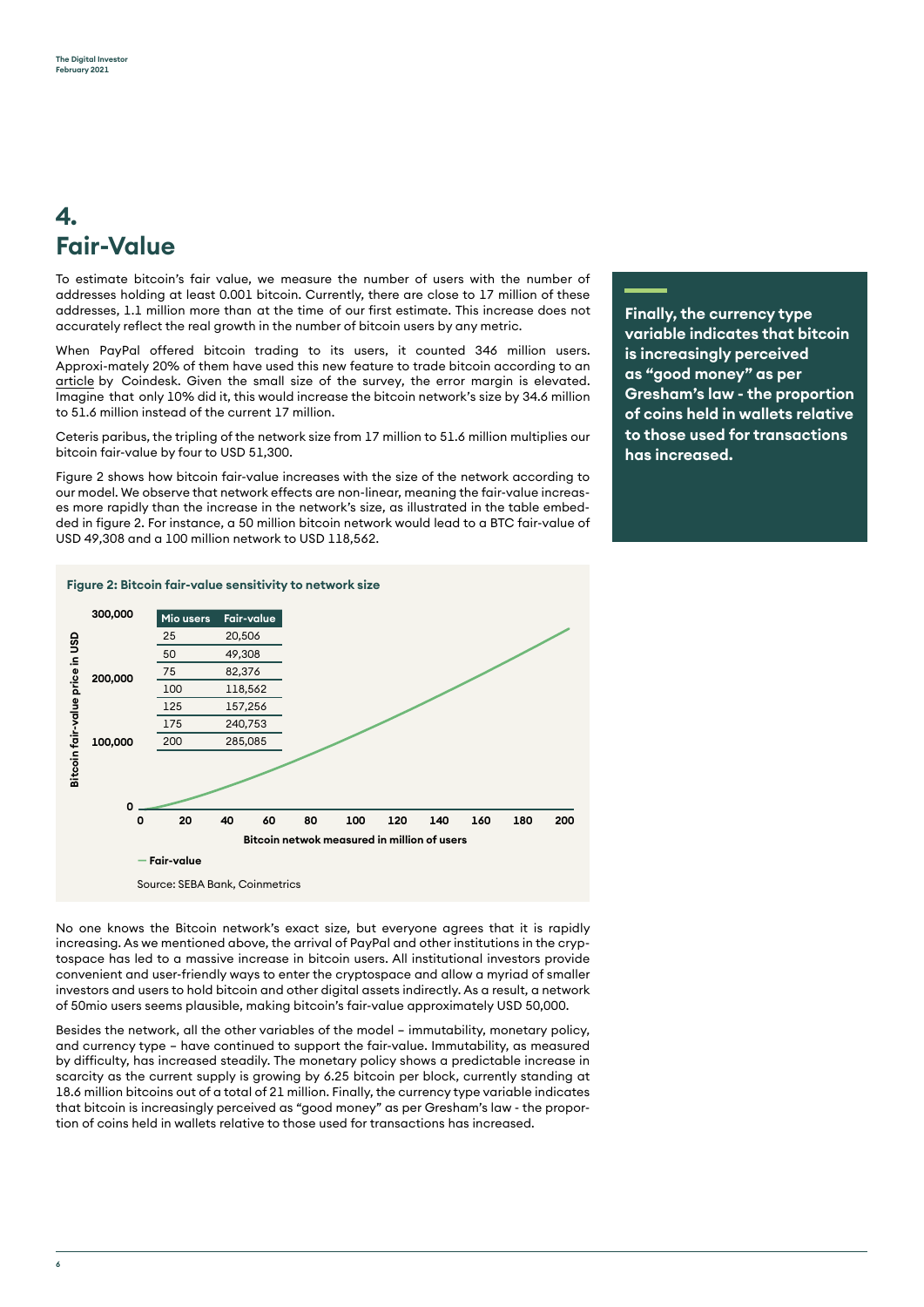#### **5. Mining Parity**

In the aforementioned Digital Investor edition, we also presented a second valuation model to answer a different question. Instead of estimating the dollar value of bitcoin, it estimates the fair value of bitcoin (BTC vs bitcoin Satoshi Vision (BSV and bitcoin cash (BCH. As these last two chains are forked from Bitcoin, they are similar in many respects, particularly for mining, and are thus easily comparable.

As mining any of these three cryptocurrencies is identical as the consensus algorithm is similar, miners should be indifferent mining any of them as long as the expected profit remains the same. This is the intuition behind the mining parity. A full description of the min-ing parity condition is described in the second part of Anew fair-value model for bitcoin.

Figures 3 and 4 illustrate the mining parity for BTCBCH and BTCBSV, respectively. In both figures, the fit is excellent, meaning that miners act rationally and that within the cryp-toverse, there is no dissonance between coins. Miners behaved rationally after BTC price increased sharply against BSV and BCH.





**Figure 4: BTCBSV and the mining parity**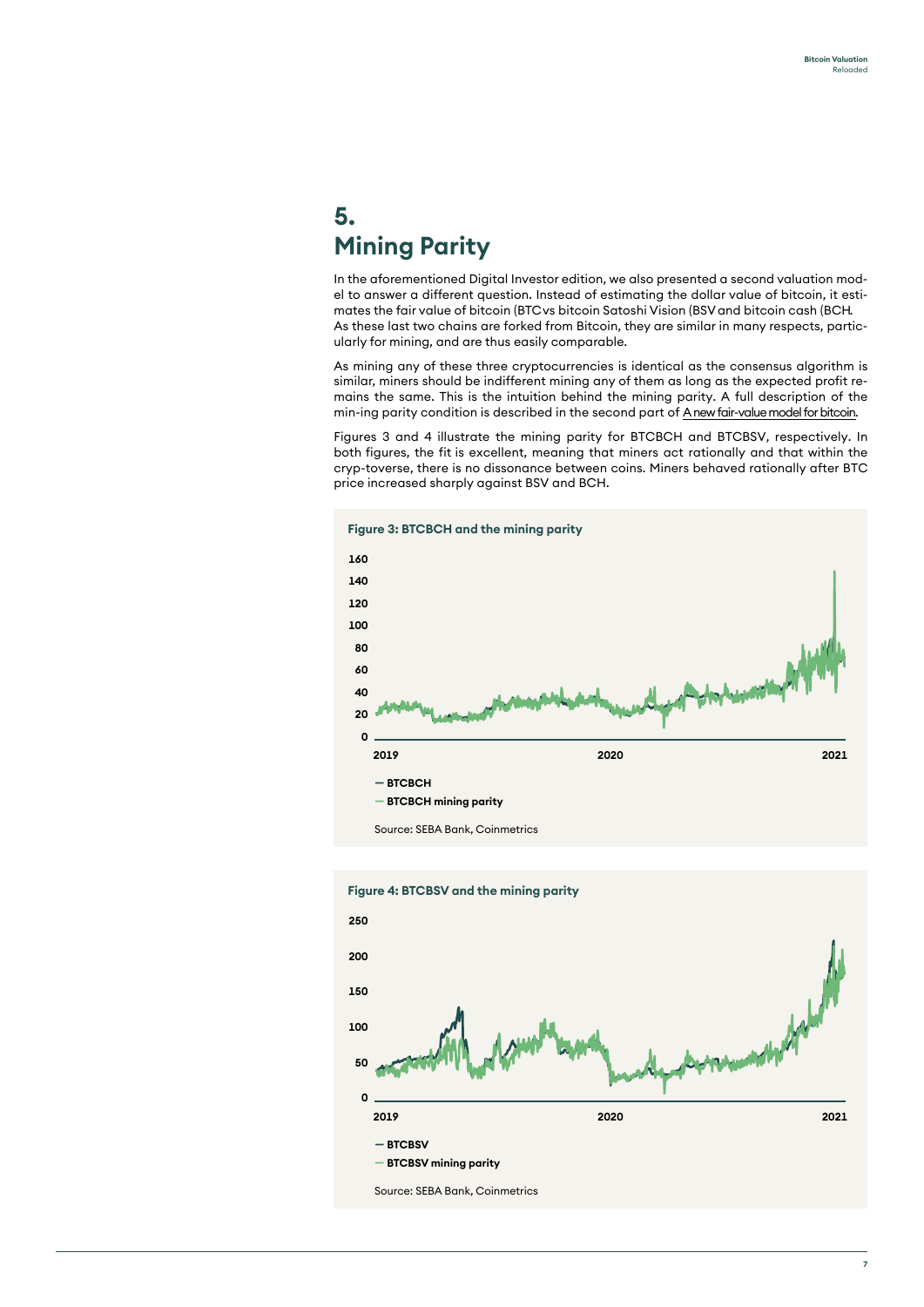Mining parity also illustrates the central role played by miners in Proof-of-Work cryptocurrencies and their raison d'être. As they allocate hashing power according to the expected profit, a strong currency attracts miners, reinforces its security, adds more value to it, and attracts more users. This creates a virtuous cycle. On the contrary, a vicious cycle can also be triggered.

In this regard, the relation between ether (ETH) and ether classic (ETC) is very informative. As these two currencies are close cousins, we can use mining parity condition to compare them. In Figure 5, there are two events worth noting.

First, the three successive 51% attacks on ETC in August 2020 did not fundamentally challenge the mining parity condition. We observe an increase in the mining parity volatility, probably indicating an increasing nervousness in the mining community towards ETC, but the relation still holds.

Second, the disconnect between the two currencies occurred a few days before 1 December, the day Ethereum started its long transition towards Ethereum 2.0. When it became clear that Serenity will be launched, the ETH behaviour changed as it departed from the mining parity condition.

**As they allocate hashing power according to the expected profit, a strong currency attracts miners, reinforces its security, adds more value to it, and attracts more users. This creates a virtuous cycle. On the contrary, a vicious cycle can also be triggered.**



This sudden behaviour change is very informative. It tells us that the type of consensus algorithm used affects the valuation and behaviour of cryptocurrencies. It encourages us to explore the role of consensus on cryptocurrency and to develop a staking parity condition.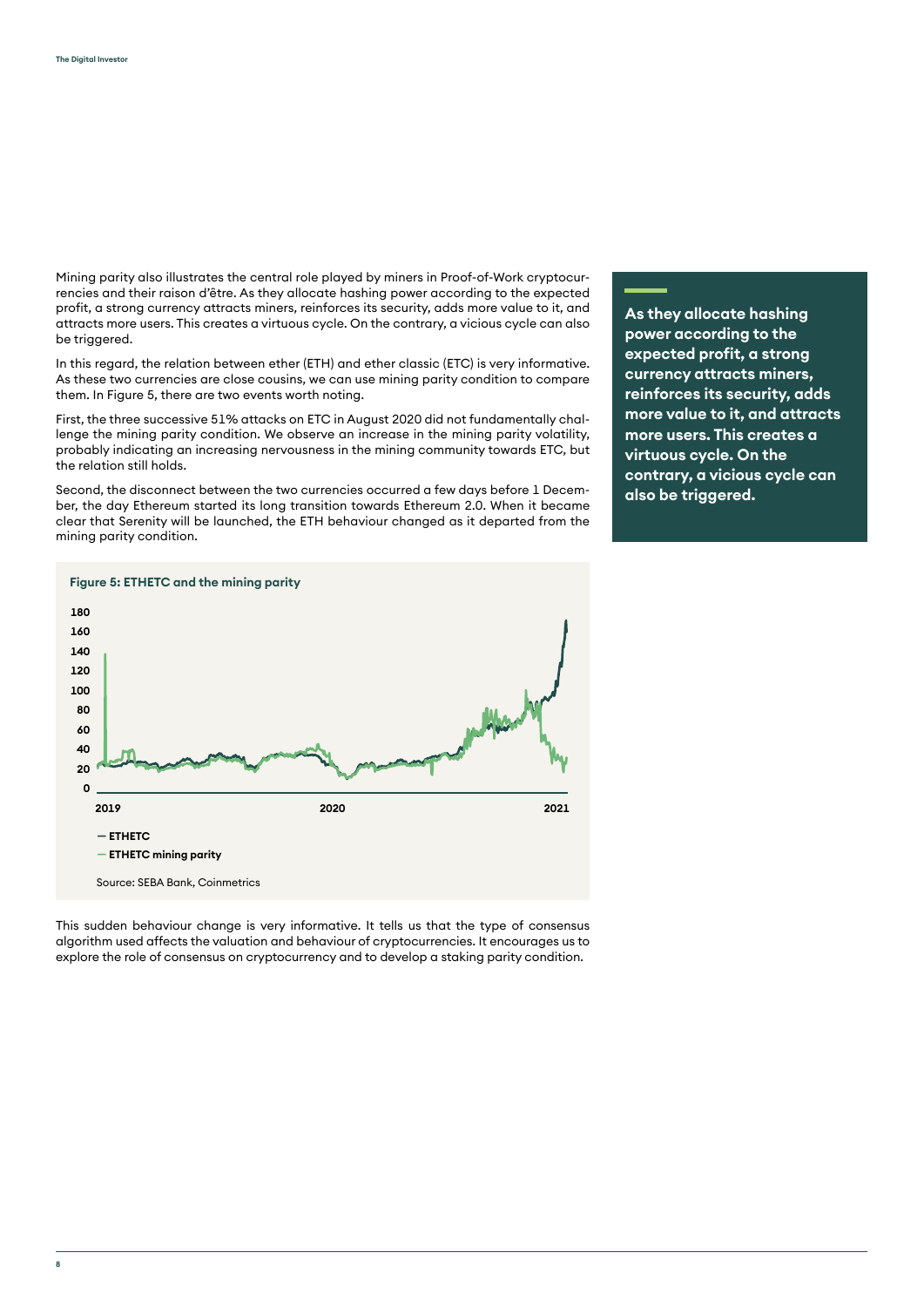### **6. Conclusion**

In this special edition of the Digital Investor, we have updated our bitcoin fair-value estimate. Due to institutional investors' growing bitcoin adoption, the network's size can no longer be measured accurately with the number addresses. A network of 50mio users seems plausible, implying a bitcoin fair value of USD 50,000.

Our mining parity model shows that mining activities have moved in line with prices. We also show that mining activities for ETH and ETC decoupled from their prices when Ethereum 2.0 was launched on 1 December 2020.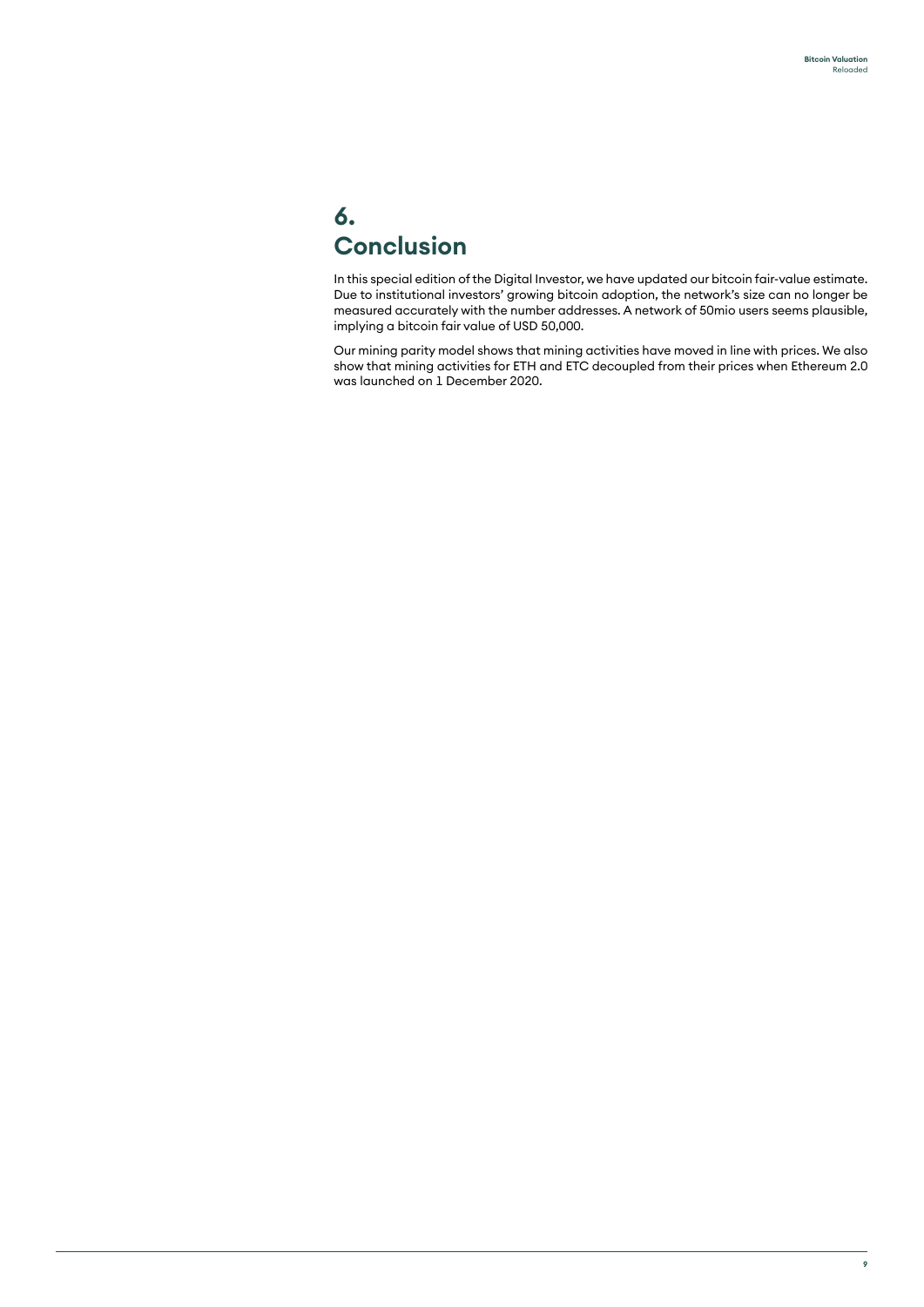#### **Disclaimer**

This document has been prepared by SEBA Bank AG ("SEBA") in Switzerland. SEBA is a Swiss bank and securities dealer with its head once and legal domicile in Switzerland. It is authorized and regulated by the Swiss Financial Market Supervisory Authority (FINMA). This document is published solely for information purposes; it is not an advertisement nor is it a solicitation or an<br>offer to buy or sell any fina applicable law. It is not directed to, or intended for distribution to or use by, any person or entity who is a citizen or resident of or located in any locality, state, country or other jurisdiction where such distribution, publication, availability or use would be contrary to law or regulation or would subject SEBA to any registration or licensing requirement within such jurisdiction.

No representation or warranty, either express or implied, is provided in relation to the accuracy, completeness or reliability of the information contained in this document, except with respect to information concerning SEBA. The information is not intended to be a complete statement or summary of the financial investments, markets or developments referred to in the document. SEBA does not undertake to update or keep current the information. Any statements contained in this document attributed to a third party represent SEBA's interpretation of the data, information and/or opinions provided by that third party either publicly or through a subscription service, and such use and interpretation have not been reviewed by the third party.

Any prices stated in this document are for information purposes only and do not represent valuations for individual investments. There is no representation that any transaction can or could have been elected at those prices, and any prices do not necessarily reflect SEBA's internal books and records or theoretical model-based valuations and may be based on certain assumptions. Different assumptions by SEBA or any other source may yield substantially different results.

Nothing in this document constitutes a representation that any investment strategy or investment is suitable or appropriate to an investor's individual circumstances or otherwise constitutes a personal recommendation. Investments involve risks, and investors should exercise prudence and their own judgment in making their investment decisions. Financial investments described in the document may not be eligible for sale in all jurisdictions or to certain categories of investors. Certain services and products are subject to legal restrictions and cannot be offered on an unrestricted basis to certain investors. Recipients are therefore asked to consult the restrictions relating to investments, products or services for further information. Furthermore, recipients may consult their legal/tax advisors should they require any clarifcations. SEBA and any of its directors or employees may be entitled at any time to hold long or short positions in investments, carry out transactions involving relevant investments in the capacity of principal or agent, or provide any other services or have offcers, who serve as directors, either to/for the issuer, the investment itself or to/for any company commercially or financially affliated to such investment.

At any time, investment decisions (including whether to buy, sell or hold investments) made by SEBA and its employees may differ from or be contrary to the opinions expressed in SEBA research publications.

Some investments may not be readily realizable since the market is illiquid and therefore valuing the investment and identifying the risk to which you are exposed may be diffcult to quantify. Investing in digital assets including cryptocurrencies as well as in futures and options is not suitable for every investor as there is a substantial risk of loss, and losses in excess of an initial investment may under certain circumstances occur. The value of any investment or income may go down as well as up, and investors may not get back the full amount invested. Past performance of an investment is no guarantee for its future performance. Additional information will be made available upon request. Some investments may be subject to sudden and large falls in value and on realization you may receive back less than you invested or may be required to pay more. Changes in foreign exchange rates may have an adverse effect on the price, value or income of an investment. Tax treatment depends on the individual circumstances and may be subject to change in the future.

SEBA does not provide legal or tax advice and makes no representations as to the tax treatment of assets or the investment returns thereon both in general or with reference to specifc investor's circumstances and needs. We are of necessity unable to take into account the particular investment objectives, financial situation and needs of individual investors and we would recommend that you take financial and/or tax advice as to the implications (including tax) prior to investing. Neither SEBA nor any of its directors, employees or agents accepts any liability for any loss (including investment loss) or damage arising out of the use of all or any of the Information provided in the document.

This document may not be reproduced or copies circulated without prior authority of SEBA. Unless otherwise agreed in writing SEBA expressly prohibits the distribution and transfer of this document to third parties for any reason. SEBA accepts no liability whatsoever for any claims or lawsuits from any third parties arising from the use or distribution of this document.

Research will initiate, update and cease coverage solely at the discretion of SEBA. The information contained in this document is based on numerous assumptions. Different assumptions could result in materially different results. SEBA may use research input provided by analysts employed by its affliate B&B Analytics Private Limited, Mumbai. The analyst(s) responsible for the preparation of this document may interact with trading desk personnel, sales personnel and other parties for the purpose of gathering, applying and interpreting market information The compensation of the analyst who prepared this document is determined exclusively by SEBA.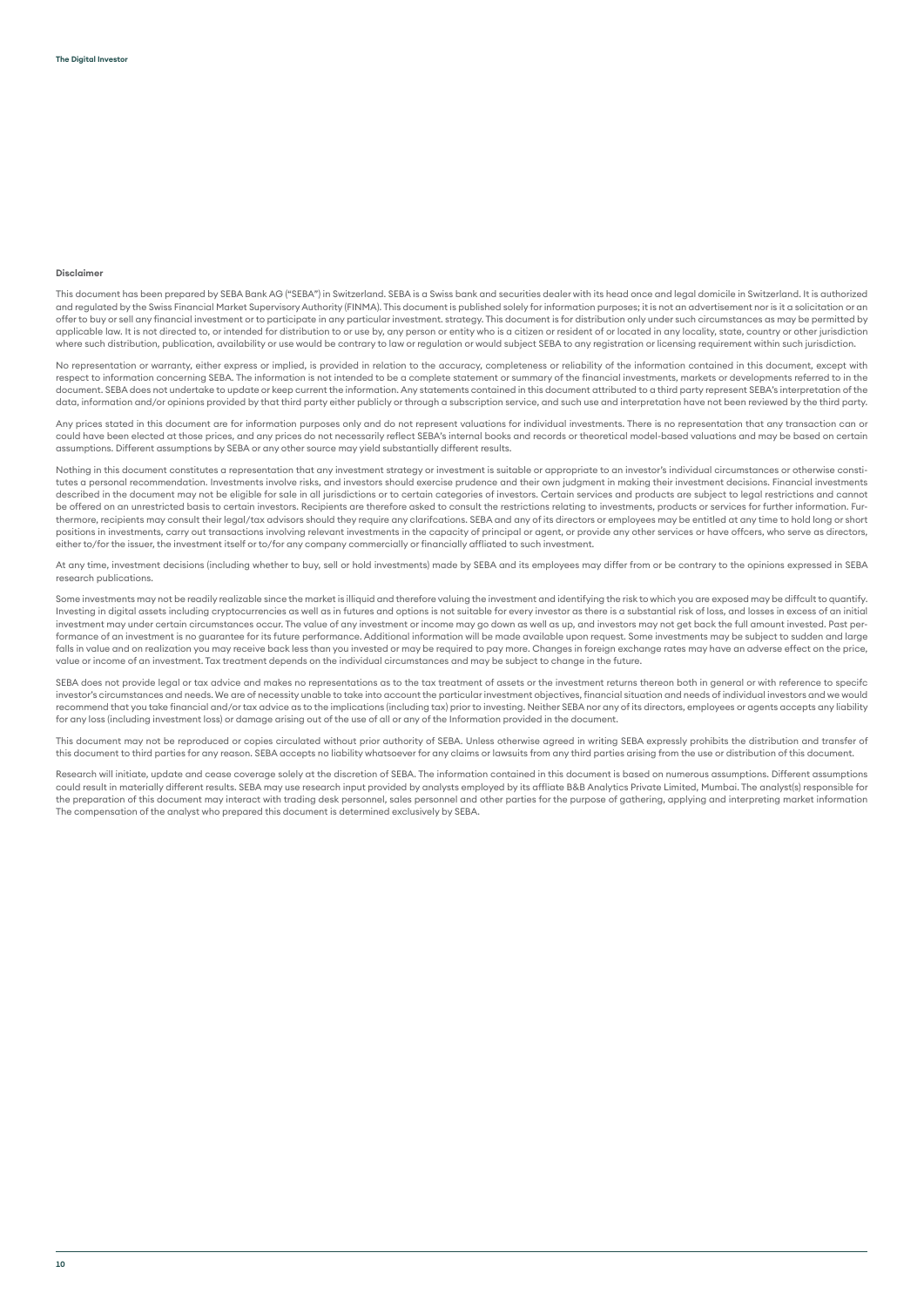Austria: SEBA is not licensed to conduct banking andfinancial activities in Austria nor is SEBA supervised by the Austrian Financial Market Authority (Finanzmarktaufsicht), to which this document has not been submitted for approval. France: SEBA is not licensed to conduct banking and financial activities in France nor is SEBA supervised by French banking and financial authorities. Italy: SEBA is not licensed to conduct banking and financial activities in Italy nor is SEBA supervised by the Bank of Italy (Banca d'Italia) and the Italian Financial Markets Supervisory Authority (CONSOB - Commissione Nazionale per le Società e la Borsa), to which this document has not been submitted for approval. Germany: SEBA is not licensed to conduct banking and financial activities in Germany nor is SEBA supervised by the German Federal Financial Services Supervisory Authority (Bundesanstalt für Finanzdienstleistungsaufsicht), to which this document has not been submitted for approval. Hong-Kong: SEBA is not licensed to conduct banking and financial activities in Hong-Kong nor is SEBA supervised by banking and financial authorities in Hong-Kong, to which this document has not been submitted for approval. This document is not directed to, or intended for distribution to or use by, any person or entity who is a citizen or resident of or located in Hong-Kong where such distribution, publication, availability or use would be contrary to law or regulation or would subject SEBA to any registration or licensing requirement within such jurisdiction. This document is under no circumstances directed to, or intended for distribution, publication to or use by, persons who are not "professional investors" within the meaning of the Securities and Futures Ordinance (Chapter 571 of the Laws of Hong Kong) and any rules made thereunder (the "SFO"). Netherlands: This publication has been produced by SEBA, which is not authorised to provide regulated services in the Netherlands. Portugal: SEBA is not licensed to conduct banking and financial activities in Portugal nor is SEBA supervised by the Portuguese regulators Bank of Portugal "Banco de Portugal" and Portuguese Securities Exchange Commission "Comissao do Mercado de Valores Mobiliarios". Singapore: SEBA is not licensed to conduct banking and financial activities in Singapore nor is SEBA supervised by banking and financial authorities in Singapore, to which this document has not been submitted for approval. This document was provided to you as a result of a request received by SEBA from you and/or persons entitled to make the request on your behalf. Should you have received the document erroneously, SEBA asks that you kindly destroy/delete it and inform SEBA immediately. This document is not directed to, or intended for distribution to or use by, any person or entity who is a citizen or resident of or located in Singapore where such distribution, publication, availability or use would be contrary to law or regulation or would subject SEBA to any registration or licensing requirement within such jurisdiction. This document is under no circumstances directed to, or intended for distribution, pubcation to or use by, persons who are not accredited investors, expert investors or institutional investors as declned in section 4A of the Securities and Futures Act (Cap. 289 of Singapore) ("SFA"). UK: This document has been prepared by SEBA Bank AG ("SEBA") in Switzerland. SEBA is a Swiss bank and securities dealer with its head offce and legal domicile in Switzerland. It is authorized and regulated by the Swiss Financial Market Supervisory Authority (FINMA). This document is for your information only and is not intended as an offer, or a solicitation of an offer, to buy or sell any investment or other specific product.

SEBA is not an authorised person for purposes of the Financial Services and Markets Act (FSMA), and accordingly, any information if deemed a financial promotion is provided only to persons in the UK reasonably believed to be of a kind to whom promotions may be communicated by an unauthorised person pursuant to an exemption under the FSMA (Financial Promotion) Order 2005 (the "FPO"). Such persons include: (a) persons having professional experience in matters relating to investments ("Investment Professionals") and (b) high net worth bodies corporate, partnerships, unincorporated associations, trusts, etc. falling within Article 49 of the FPO ("High Net Worth Businesses"). High Net Worth Businesses include: (i) a corporation which has called-up share capital or net assets of at least GBP 5 million or is a member of a group in which includes a company with called-up share capital or net assets of at least GBP 5 million (but where the corporation has more than 20 shareholders or it is a subsidiary of a company with more than 20 shareholders, the GBP 5 million share capital / net assets requirement is reduced to GBP 500,000); (ii) a partnership or unincorporated association with net assets of at least GBP 5 million and (iii) a trustee of a trust which has had gross assets (i.e. total assets held before deduction of any liabilities) of at least GBP 10 million at any time within the year preceding the promotion. Any financial promotion information is available only to such persons, and persons of any other description in the UK may not rely on the information in it. Most of the protections provided by the UK regulatory system, and compensation under the UK Financial Services Compensation Scheme, will not be available.

© SEBA Bank AG, Kolinplatz 15, 6300 Zug. 2021. All rights reserved.